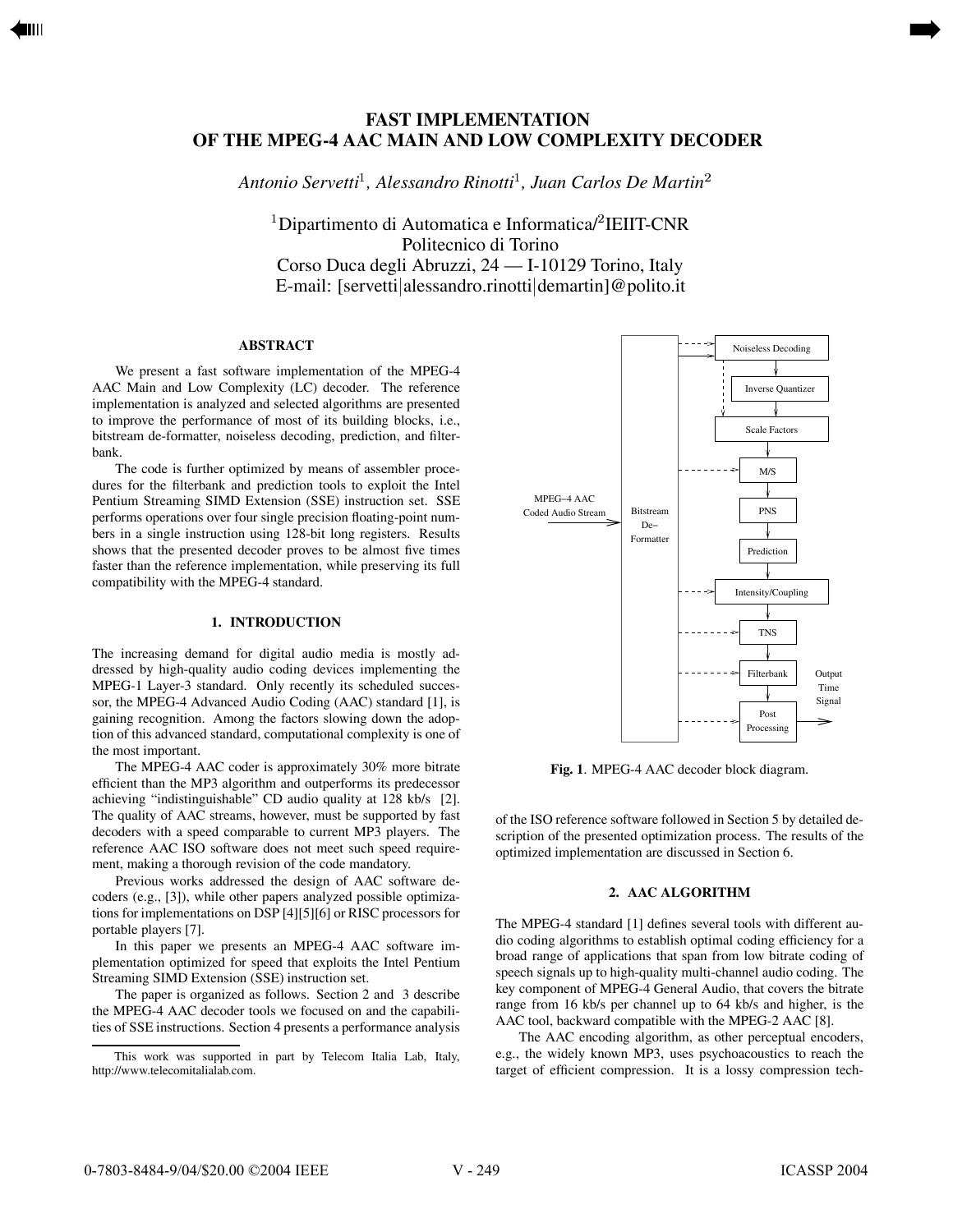nique where the quantization noise is carefully distributed over frequency bands so that it is masked by the signal energy.

<span id="page-1-0"></span>[➡](#page-0-0)

AAC supports up to 48 main audio channels with sample rates that range from 8 kHz to 96 kHz. Different trade-offs between quality and complexity are provided by three profiles: *Main profile*, *Low Complexity profile*, and *Scalable Sample Rate profile*.

Fig. 1 shows the arrangement of the building blocks of an MPEG-4 Main decoder [9]. They are here briefly illustrated to understand the optimization process described in Section 5.

*Bitstream De-formatter:* It parses the bitstream to separate AAC data into the parts used as input for each tool. The length of the AAC frames varies from frame to frame because of the bit reservoir technique. Each frame represents 1,024 PCM samples per channel. Two different headers are specified in the AAC standard. The Audio Data Interchange Format (ADIF) header is for file-based applications and it is present at the beginning of the file. The Audio Data Transport Stream (ADTS) header is suited for transmission protocols and it consists of one header per AAC frame.

*Noiseless Decoding:* It is used to reduce redundancy of scalefactors and quantized spectral coefficients. The latter are segmented into sections and a different Huffman codebook can be used to code each section. There are eleven Huffman codebooks for the spectral data and one differential scale factor codebook.

*Prediction:* In the Main profile an optional second-order backward adaptive predictor, with a lattice structure, improves coding efficiency especially for stationary signals. For each spectral component up to 16 kHz there is one corresponding predictor where each predictor exploits the autocorrelation between spectral component values of the two preceding frames. The predictor parameters are adapted to the current signal statistics on a frame-by-frame base, using an LMS-based adaptation algorithm.

*Filterbank:* Its function is to convert spectral values into a time-domain output by an Inverse Modified Discrete Cosine Transform (IMDCT) filter that can dynamically switch between block lengths of 2,048 and 256 points. Long blocks offer improved coding efficiency for stationary signals and short block present optimized coding capabilities for transient signals.

### **3. SSE INSTRUCTIONS**

With the launch of the Intel Pentium III processor many new features are available for application developers [10]. Among them seventy new instructions, called Streaming SIMD Extensions (SSE), improve the Pentium II as MMX did for the Pentium. Processors having Single Instruction Multiple Data (SIMD) support process more than one data element in one instruction. MMX and SSE share the concept of SIMD, but MMX instructions represent SIMD for integers while SSE instructions are SIMD for singleprecision floating point numbers. SSE instructions operate on four 32-bit floats simultaneously: eight new 128-bit registers have been defined and applications can execute non-SSE and SSE instruction at the same time. Not all the new instructions are for SIMD floating-point. Of the 70, 50 are SIMD floating-point, 12 are for SIMD integer, and the remaining eight are cacheability instructions. Even if SSE can perform operations on four single precision floating-point numbers in a single instruction, the number of instructions when using SIMD and SSE is not exact one-fourth of the non-SIMD case. Some instructions will be required to rearrange the data (this process is called swizzling) so that it is in a format acceptable to the SIMD instructions. In practice, SIMD in-



[➡](#page-2-0)

**Fig. 2**. CPU usage distribution between MPEG-4 AAC decoding blocks.

structions should be able to roughly double the efficiency of the operations [11].

Hence audio applications, which utilize floating-point calculations, stand to benefit from the usage of SSE.

### **4. REFERENCE SOFTWARE DECODER ANALYSIS**

The MPEG-4 AAC reference software implementation has been developed by a large group of contributors with the aim of implementing all the required functionalities and acting as a reference for stream compatibility issues. Since it was not developed to deliver good performance, it suffers from heavy computational load even on modern processors.

Version 1.0 of the ISO MPEG-4 Natural Audio Decoder reference software, tested on a 866 MHz Pentium III processor with 128 MB of RAM memory, and compiled optimized for speed with the Intel C compiler v.5.0 for the Windows operating system, achieves only 8.5 realtime speed for a stereo signal.

With regard to this implementation, a profile session can evaluate the CPU cycle distribution between the various AAC modules described in Section 2. The results are shown in Fig. 2.

It can be noticed that the majority of time is spent in the input/output functions (bitstream reading and parsing) that are build upon a generic library for bit manipulation. Secondly, filters (above all MDCT and windowing) take 26% of the overall load, while Huffman decoding represents 18% of the whole decoding process. Since the profiling was applied on the decoding of a Main profile bitstream, part of the time (14%) is spent in the prediction process, a tool not used in the Low Complexity profile.

#### **5. DECODER OPTIMIZATION**

Each different building block of the AAC decoder was reimplemented to exploit the functionalities of the Intel SSE instruction set. Speed improvements have been provided for the Main and Low Complexity profiles maintaining full conformance with the standard.

A detailed description of each improved algorithm follows.

#### **5.1. Bitstream Processing**

The AAC bitstream syntax is very flexible and permits its instantaneous data rate to vary as required by the audio signal: the length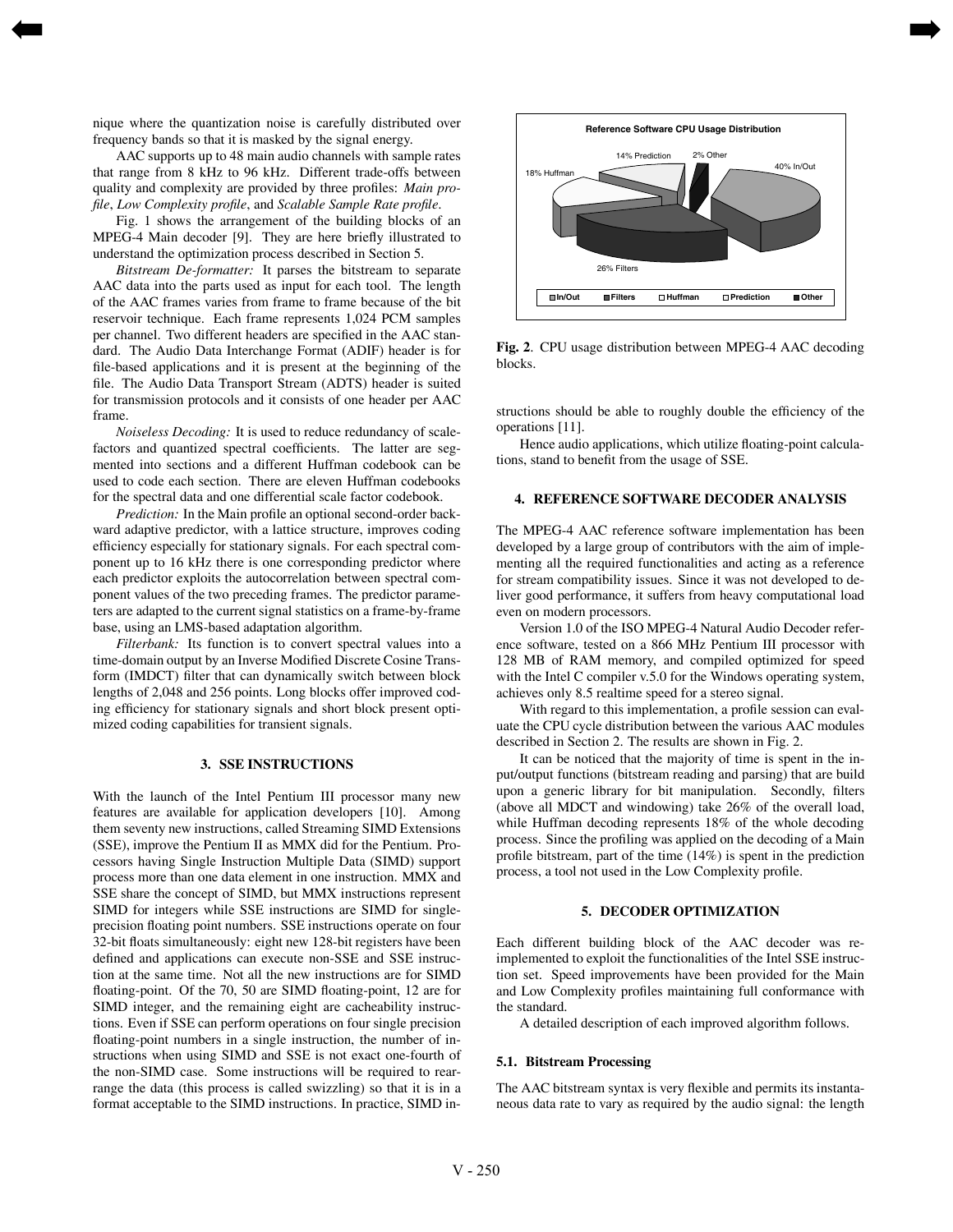of each frame is, therefore, not constant and variable-rate headers are used. As a consequence, the bitstream parsing function of the reference software is very complex and slow. It does not exploit the knowledge of the bitstream format (frame and field size) to reduce unnecessary checks while reading the data buffer.

An improved bit manipulation library was developed: many levels of indirection were removed and needless checks on buffer overruns were skipped.

A boost in performance was obtained using a 32-bit cache to reduce bitstream reads. Only on cache misses a new word is fed into the buffer cache of the decoder, so successive bit level accesses can be carried out using only fast bit operators.

#### **5.2. Huffman decoding**

<span id="page-2-0"></span>[➡](#page-1-0)

The Huffman decoding function operates on 1,024 compressed spectral coefficients read from the bitstream. They are split into several sections each one using a different Huffman codebook.

Original ISO code uses a fairly efficient algorithm that saves memory and CPU cycles: Huffman codewords are read from the bitstream and searched in the corresponding codebook from the shortest to the longest one. That is because shorter codes are more common than longer codes, and this way short codes are decoded quite fast while long ones take longer.

When speed is the main concern and more memory can be used, a faster decoding technique can be implemented building a lookup table with an efficient structure. Firstly, the decoder unsigned Huffman codebooks have been extended to speed up the decoding, but maintaining full compatibility with the standard. Secondly, multi-level tables have been designed for faster codeword search. If N is the length of the longest codeword of a codebook, a first level lookup table that covers only  $M_1$  bits, with  $M_1 < N$ , is used. The decoder reads  $M_1$  bits from the stream and looks them up in the table. The table will tell if the codeword is that many bits or less, in which case it is completely decoded, or if it is longer, and more bits  $(M_2)$  are needed to continue the search process on a second level table.

In the worst case two table lookups must be performed but decoding test show that usually above 90% of the compressed spectral values are present in the first lookup table with no need of the second step. The memory used to store the new Huffman tables is typically affordable for a software decoder, compared to the case of a single lookup table with  $2^N$  entries. Using the proposed technique, Huffman decoding module is now five times faster than its original implementation.

#### **5.3. Prediction**

In AAC decoding a second-order backward-adaptive lattice structure predictor is used for each spectral component up to 16 kHz. Since there is no dependence between prediction coefficients of the same frame then computation can be parallelized with SIMD instructions: four spectral coefficients can be processed in a single instruction.

The LMS-based adaptation algorithm applied to predictor parameters was modified to exploit SIMD capabilities and to reduce memory access. A dependence graph was built for variables to optimize access to SSE registers. We grouped together operations on independent data so that *out-of-order* Pentium III processor instructions could be used to improve performance.

**Table 1**. Comparison of time (ms) spent during profiler session by the ISO reference software and the optimized decoder using the aacs48s96.aac bitstream.

| <b>Tool</b>  | Reference | Optimized | <i>Speed</i> |
|--------------|-----------|-----------|--------------|
|              | Time (ms) | Time (ms) | Improvement  |
| In/Out       | 11340     | 3188      | x 3.55       |
| Filters      | 7554      | 1652      | x 4.57       |
| Huffman      | 5198      | 1062      | x 4.89       |
| Prediction   | 3980      | 1936      | $x\,2.05$    |
| Other        | 473       | 187       | x 2.52       |
| <b>Total</b> | 28545     | 8025      | x 3.55       |

#### **5.4. Filters**

[➡](#page-3-0)

The filterbank, a fundamental component of the AAC decoder, uses an Inverse Modified Discrete Cosine Transform (IMDCT) to convert the internal time-frequency representation into a timedomain output signal. The IMDCT employs a technique called Time-Domain Aliasing Cancellation [12] to transform, for each channel, the N/2 time-frequency values  $X_{ik}$  into the N timedomain values  $x_{in}$ . The analytical expression is:

$$
x_{in} = \frac{2}{N} \sum_{k=0}^{\frac{N}{2}-1} X_{ik} \cos \left[\frac{2\pi}{N}(n+n_0)(k+\frac{1}{2})\right],
$$
  
\n
$$
n = 0, \dots, N-1,
$$
 (1)

where n is the sample index, N the transform window length, i the block index, and  $n_0 = (N/2 + 1)/2$ . The transform block length ) <sup>+</sup> N can be set to either 2048 or 256 samples.

After a manipulation of the input data the IMDCT filter can be implemented via an N/4 FFT algorithm as shown in [13]. The ISO reference software FFT implementation was rewritten in assembler to take advantage of the Pentium SIMD instructions and SSE registers. The Decimation In Time (DIT) approach for the Radix-2 FFT algorithm was used [14]. The first and second stage operations were redesigned for SIMD processing while the standard algorithm was applied to the next stages on four data inputs simultaneously. The first two FFT stages perform simple transforms on respectively two and four spectral values. An optimized algorithm and a data swizzling procedure were developed to exploit short transform characteristics and SIMD parallelism also in these stages.

#### **6. RESULTS**

The performance of the optimized decoder implementation has been evaluated using an encoded test signal from the MPEG repository. It is a 96 kb/s AAC main profile stereo audio signal sampled at 48 kHz.

Firstly, we compared the results of function profiling for the ISO reference software and for the presented optimized version. As it is shown in Table 1 the execution time of the decoder was reduced from 28.54 seconds to 8.02 seconds. Timing data from profiling sessions is especially useful to evaluate speed improvements on each decoding block. We notice that filtering operations took advantage of SIMD instructions with a speed increase of nearly five times. This is also the result of a better code implementation,